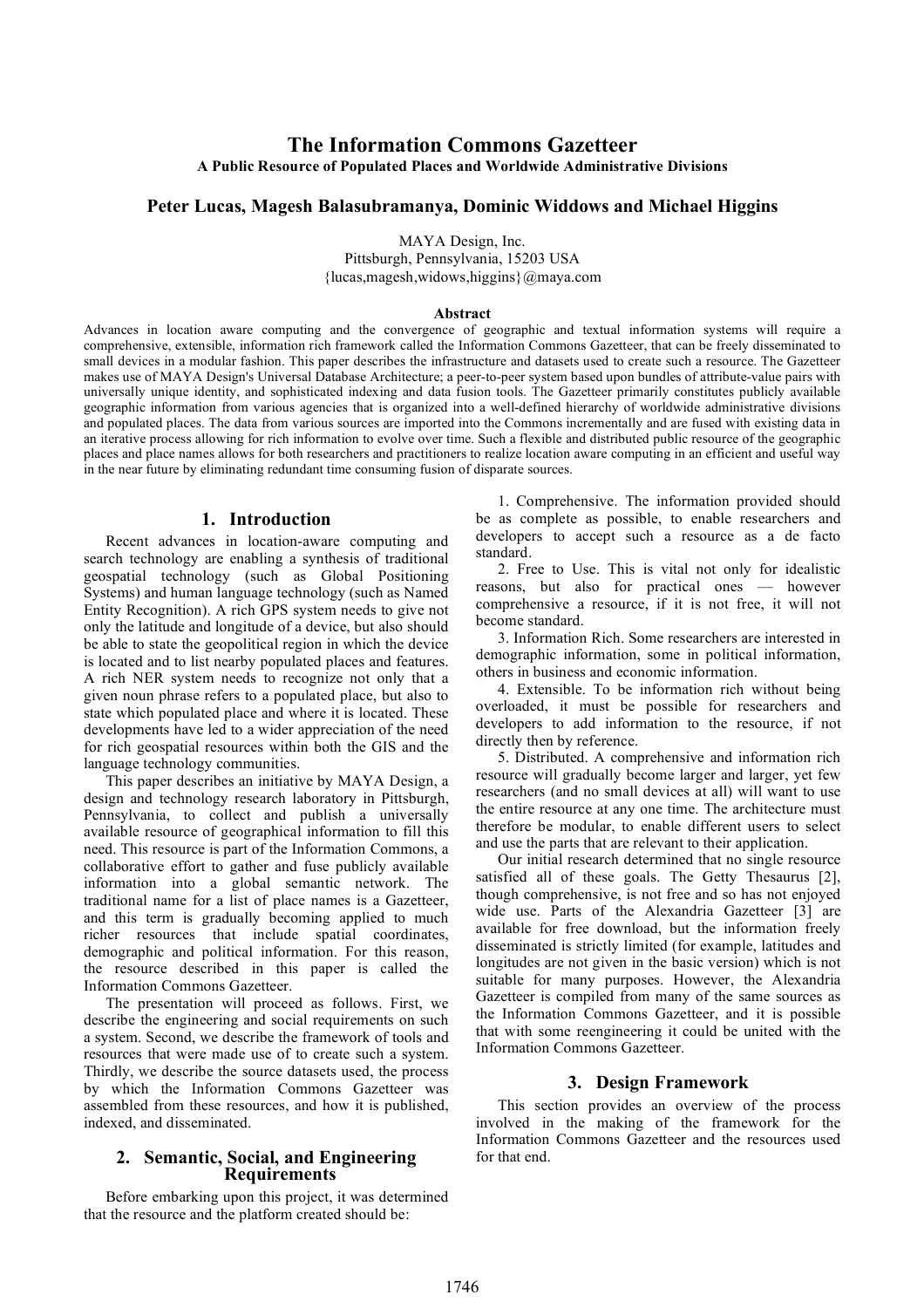### **3.1. Universal Database Architecture**

The platform chosen for representing the Information Commons Gazetteer was the Universal Database architecture, an extensible peer-to-peer architecture developed over several years by MAYA Design and its collaborators (see [1]). In this architecture, all information is represented in *u-forms*, a u-form being an extensible bundle of attributes and values indexed by a unique identifier. This architecture enables information to be replicated in different venues, without losing its identity. This modularity enables small mobile devices to use parts of the information space, even when disconnected from the Internet. This functionality was deemed vital for our purposes, which is one of the reasons why a Web Services architecture such as the Semantic Web, though similar in some respects, had to be rejected. (A Universal Database peer can easily be used to provide Web Services where appropriate — we merely believe that this should be a function, not a limit, of the system).

### **3.2. Data Import and Fusion**

The data import process initially creates "shadow" uforms, which are representative of the source data as obtained from the source. In other words, these shadows act as proxies to the source data in the Universal Database architecture. The attribute value pairs of the shadow change as and when the source data changes on subsequent re-import of the source.

The uniquely identified definitive place u-forms are either looked up using names and geographic information if they already exist or created with new unique identifiers by copying the relevant information in the appropriate format from the shadow sources. This process also involves fusing existing places or sub-divisions using index lookup, updating those indices and / or creating new indices.

Various attribution information is added to the definitive place u-form. The 'source' attribute provides a reference back to all shadows and other u-forms that contributed to the content in the definitive u-form. This also provides a mechanism for information update as and when the source data changes. The 'creator' attribute attributes the content to the respective organizations or agencies that provided the source data. The 'language' attribute defines the language in which the information in the u-form is published. Other attribution such as the publisher, latest date of publication and publishing rights etc., enhances the quality and usefulness of the meta-data of the definitive place u-forms.

## **3.3. Indexing Tools and Indices**

With millions of geographic places and place names in the Gazetteer, it is imperative that any given place be found in an efficient and timely fashion. Indices enable searching for places in the Gazetteer both for general purposes and also for fusion attempts. Since the indices co-exist with the data on the same Universal database platform, the index structures too are designed to be distributed and extensible. Just as the place data is available freely in a distributed peer-to-peer architecture, the indices are accessible similarly without the need for conventional centralized index database servers. This fluid nature of the indices is essential, as it allows for instant lookups and index updates by the data import tools without any centralized monitoring and maintenance of large databases. Furthermore, the distributed nature of the indices and the places allows for fusion to be achieved in parallel and in multiple venues. For the Information Commons Gazetteer, two kinds of general-purpose distributed indices are employed to achieve fusion and to consistently search for places and place names.

1) Name index: A distributed B+ tree index [4] with all the nodes as persistent u-forms serves as the place name index, offering efficient lookup characteristics. The keys of the name index are the place names and alternate names in Unicode, which supports multilingual search. The keys are tokenized and canonicalized on white space characters and using lower case. The index, upon searching for a given key, returns a list of unique identifiers of all the places whose name or alternate name matches the query name either in part or completely. The index supports prefix name matching, thereby providing the option to look for a wide range of values and subsequently use other means to narrow down the target while attempting fusion.

2) Spatial index: An R tree [5] index structure is an efficient data structure for indexing n-dimensional data and is especially well suited for geographic data of two dimensions (latitude and longitude). The spatial index used in the Information Commons Gazetteer is a distributed equivalent of the R tree data structure indexed on latitude and longitude. Apart from the spatial distribution of the places, for each place the index stores a normalized importance score, which is a function of the population of the place. The index can be used in two modes. In the *simple* mode, it behaves as a regular R tree index i.e., for a query such as " get all places within this co-ordinate rectangle [[lat1, long1], [lat2, long2]]", the index returns all the unique identifiers of the places whose geographic co-ordinates fall within the query rectangle. Whereas in the *priority* mode, which makes use of the importance score of the places, the index ranks the results based on the population and queries can be limited to a certain number of results. E.g., the query would look like "get me the 100 most important places (based on population) that fall within this co-ordinate rectangle [[lat1, long1], [lat2,long2]]". Such a ranking is of great importance in the fusion process, so we can eliminate unlikely targets when the source data is based on population. Other variations of the above basic queries are used to generate richer queries such as "get all places within a 10 km radius from a given place [lat,long]"

Other specific indices based on numerous codes and ids from various data sources were also created to facilitate the fusion attempts. Such indices are again implementations of the earlier mentioned B+ tree data structure. E.g., an ISO 3166-1A2 code index, a FIPS 5-2 code index, a FIPS 55 index etc.

An hierarchical tree based data structure that makes use of the semantic information of the places such as the sub-division hierarchy is the primary data structure that is used to maintain most shadow sources and also to maintain the main Information Commons Gazetteer Populated Places Index. Such a hierarchical structure allows for easy iteration and quick access of specific selected data.

### **3.4. Inference and Disambiguation Tools**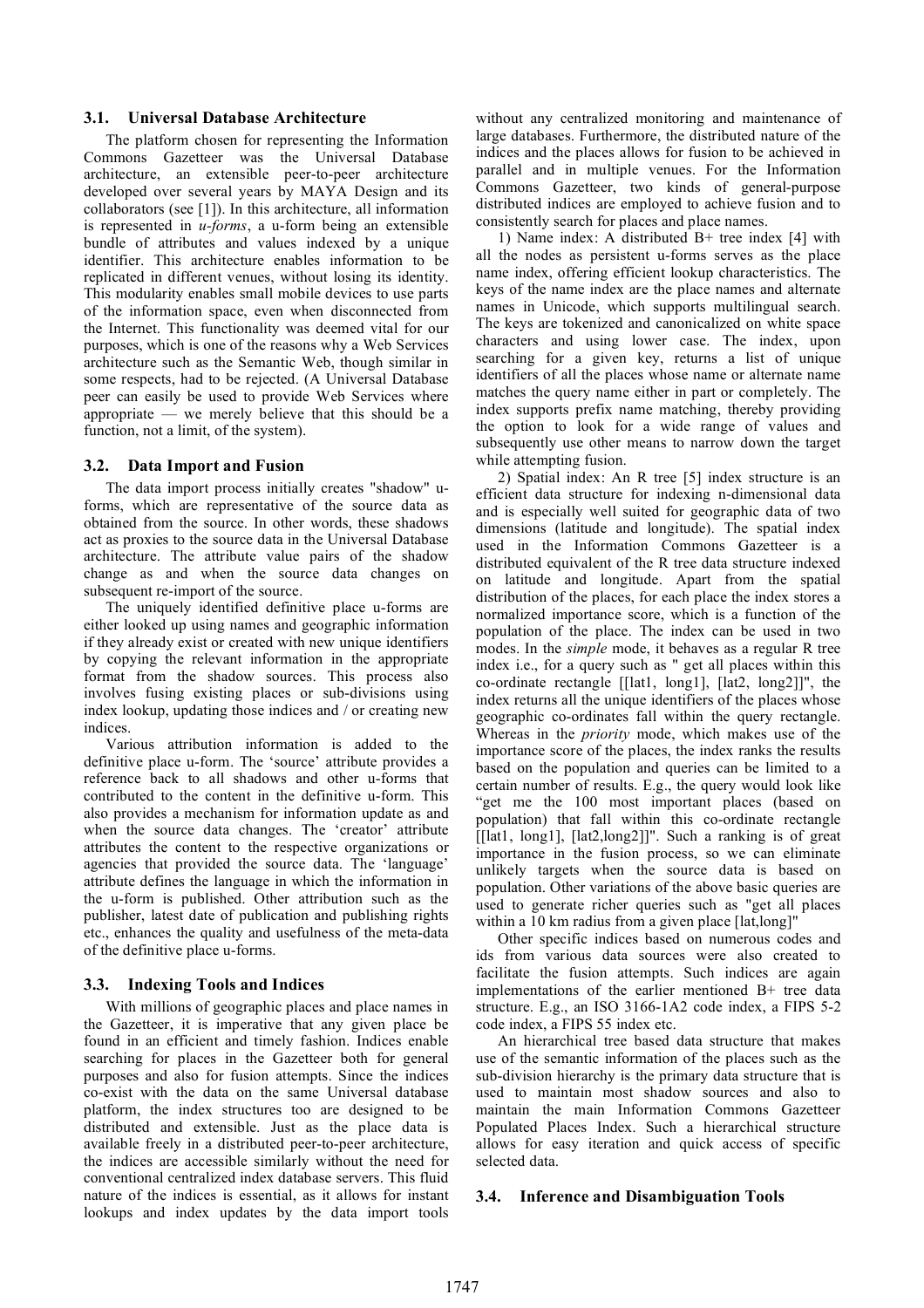The results of a name lookup or a spatial lookup may span a large number of places depending on the query. During the fusion process this subset of matching results needs to be further narrowed down to a smaller set and ultimately to one single place to fuse with the target. There is no single approach that works for disambiguation of multiple matches, as it largely depends on the nature of the data. The Information Commons Gazetteer employs multiple schemes and tools to decide on the single match whenever possible.

The inference techniques rely on extra information in the source that is related to the target place names in direct or indirect ways. E.g., when trying to fuse a source datum having the name 'pittsburgh' with the Gazetteer places, a simple name match results in 23 results. If the source just had the name alone, it would be hard to find the right match from the multiple targets. But if, say, the source also had extra information such as the level 3 division it belongs to, then we can filter the name match results to see which of them have the same level 3 division. Other inference parameters that were used include the subdivision type and the municipality type. The level of disambiguation and its success largely depends on the quality and quantity of data in the query source that could be used for such inference.

When no such inference could be made or if, even after using them, multiple matches exist (of a manageable number) then we resort to manual inspection methods. The tools for manual disambiguation were developed and employed to select the best option from the multiple matching results of the index lookups and other automatic disambiguation techniques. These visual tools are configurable to show the relevant and rich details of the matching results as compared with the query source to allow a human to attempt an educated guess with very high confidence. If very high confidence cannot be reached even after human inspection, no fusion is attempted and instead the probable results are marked for future attempts if new data added from other imports enriches the Gazetteer in this context. One of the tools allows for soundex matching of the names of the source and the targets, ranking the results with normalized confidence values.

These soundex and phonetics based disambiguation techniques are also employed when a regular namematching attempt produced zero results. It is very common for data from various sources to be of bad quality (such as mis-spelt names and diacritical errors during transliteration from other languages). In such cases, prefix search is used to provide a wide range of results that are then narrowed down to a smaller subset using inference and spatial matching. Then the soundex ratings are used to find a good match. The Civium Workbench Framework [6] provides a rich set of visual tools and interfaces to complement manual fusion techniques. For example, the results of a spatial matching can be viewed in the map view and the place name that matches the source and which is geographically closest can be chosen with little or no effort at all. Also, all the information of both the source and probable targets are just one click away to further confirm the choice.

### **4. Information Commons Gazetteer Implementation**

The Information Commons Gazetteer was built upon the platform described in the previous section by fusing data from the following resources:

1. The National Geo-spatial Agency's GEOnet Names Server (GNS) database [7] provided the place names (with lat/long coordinates) for all non-U.S. places. This resource contains many name variants in over 20 languages, which were fused as alternative names in a single u-form representing the place itself.

2. The Unites States Geological Survey's Geographic Names Information Systems (GNIS) [8] provided the place names (with lat/long) of geographic features in the United States and its territories.

The result of fusing these datasets is a combined dataset of over 5.5 million populated places worldwide, with names, latitudes, and longitudes. This forms one of the main building blocks of the Gazetteer.

Rich information population data was fused into the Gazetteer where possible by identifying matching names and checking latitude and longitude coordinates to see if a match was plausible. The auxiliary resources that were used to enrich the Gazetteer places are explained later in the paper. Other regional resources will be sought out and used where possible to create richer population information where possible, which is one of our reasons for wanting to make contact with more European researchers and institutes.



#### Fig. 1

In the Information Commons Gazetteer, any given place can exist as a geophysical entity and / or a geo political entity. Fig. 1, in the first part describes this dichotomy starting from Earth. The Geo political divisions correspond to the political hierarchy where level 1 corresponds to countries, level 2 to states and their equivalents and so on. This hierarchy defines a strict parent member relationship where the sum of all members in a given level would add up to the previous level without overlap. The second part of the figure illustrates that the Populated places too exist as either political 'Districts' or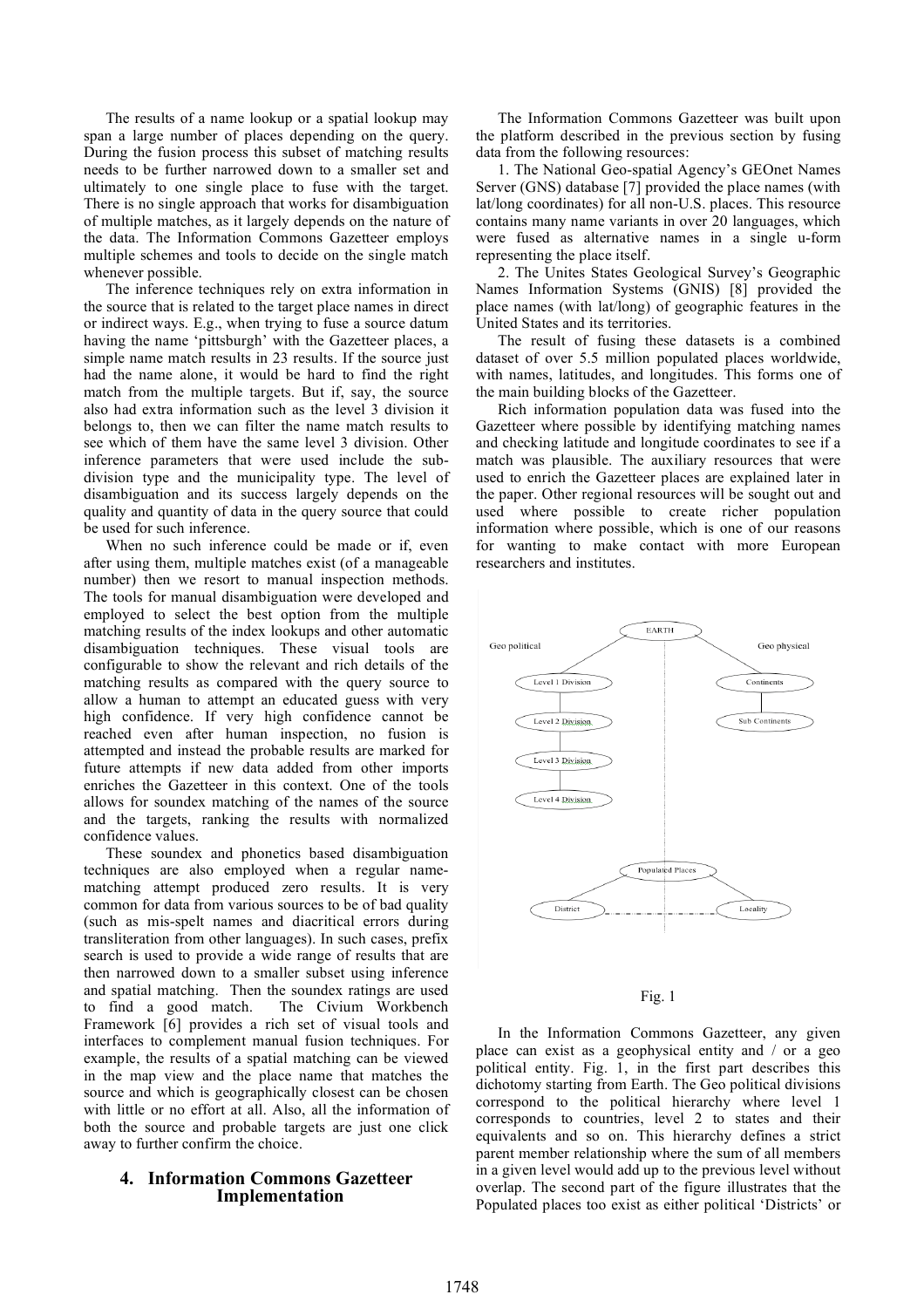Physical 'Localities' and they are cross-referenced. It is to be noted that these cross-references need not be one-toone though in most cases they tend to be.

## **4.1. Political Sub-division Hierarchy**

The level 1 divisions (countries) of the world and level 2 divisions of the countries were created from the ISO 3166 -1A2 and ISO 3166-2 code lists [9]. This provided basic information such as names and alternate names of the subdivisions in multiple languages and the ISO codes which was used to create an ISO code lookup index. The CIA world fact book [10] provided further details such as latitude, longitude, population data, flag images, iso\_alpha\_3 code and IANA code which were fused with the already created level 1 divisions. The NGA's GNS data of feature type 'A' designated as 'PCLI' provided additional alternate names for the level 1 divisions. Also, the GNS data (except for U.S. and its territories which used USGS GNIS data) designated as 'ADM1' and 'ADM2' provided the place name, latitude, longitude, alternate names for the level 2 subdivision and level 3 subdivisions respectively. The level subdivisions were referenced back to the corresponding parent and child divisions of the level hierarchy as applicable by making use of the administrative codes and ISO codes in the GNS source data, thereby building the political hierarchy structure. For the U.S., the FIPS PUB 5-2 [11] codes uniquely identify the level 2 and level 3 divisions which are part of the GNIS resource from which the corresponding U.S. subdivisions were created. A FIPS code index was also created using these codes.

## **4.2. Populated Places**

#### **4.2.1. World Populated Places (Except U.S.)**

The place names, alternate names and geo locations of world places, except the U.S. and its territories, are derived primarily from NGA's GEOnet Names Server [6] data of feature class 'P', out of which those designated as PPLA or PPLC are treated as geo political entities and the rest are considered as geo physical entities. An attempt to fuse the geo physical and geo political entities representing the same place is undertaken as part of the import process by using name lookups and spatial localization. For a geo political entity derived from GNS (designated as PPLA or PPLC), if an equivalent geo physical entity is not found, then a derived geo physical entity for the place is created using the data from the geopolitical entity. This is not true for the converse, since it can be inferred that a political entity presupposes the existence of a physical entity whereas the converse isn't always true. The level 1 division (country) for these places was fused using the ISO 3166-1A2-code lookup index. The Populated Places hierarchical index based on the sub division levels and first two characters of the place name served as a semantic index for the Gazetteer places with around 2 million places in its multi level hierarchy. The previously described place name index with approximately 5.5 million place names and alternate names were added to the Information Commons Gazetteer during this import along with an R tree based spatial index that allowed for spatial queries on the 2 million places. The R tree also enables importance based ranking of the

results. Fig. 2 is the pictorial representation of the Gazetteer spatial index of all Gazetteer places where each rectangle in the figure contains 20 populated places. Rectangles form the leaf nodes of the spatial index tree where the populated places are grouped together based on the minimal bounding box of those place entries. The darker regions in the figure indicate a greater density of rectangles of smaller area that is proportional to the density of the number of populated places in that region. The sparseness of human incorporation of places is clearly visible through the spatial index in the cases where a leaf node rectangle extends over a large area as seen in the middle of Australia, northern Canada and central Asia.





#### **4.2.2. U.S. Populated Places**

The USGS GNIS data of feature type 'populated place' is the primary resource for approximately 200,000 geophysical entities in the US and its territories, providing the place name and name variants, latitude, longitude, elevation and population data. Looking up the FIPS code from the GNIS source in the FIPS index that was created earlier fused level 1, 2 and 3 divisions of these places. The population size was used to characterize the place in terms of its population, thereby aiding in disambiguation with similarly named places of lesser importance (in terms of population). These places are indexed into the Populated places sub division level hierarchical index created during the GNS data import. The GNIS data of feature type 'civil' is the main source of geopolitical entities that are either geopolitical subdivisions, part of the political hierarchy, or are populated places of type 'district' grouped under different municipality types. Based on manual research from various sources, the places were grouped into different subdivision levels and municipality types by hierarchical inference and name matching of the level/ type qualifier available as part of the place name. Table 1 lists the type qualifiers associated with the sub division level for the geo political sub divisions and Table 2 lists the type qualifiers and municipality types for the Populated places of type 'district'.

| Sub division | Type qualifier as part of the       |
|--------------|-------------------------------------|
| Level        | place name                          |
|              | state, commonwealth                 |
|              | county, borough, parish, municipio, |
|              | census area                         |
|              | township                            |

Table 1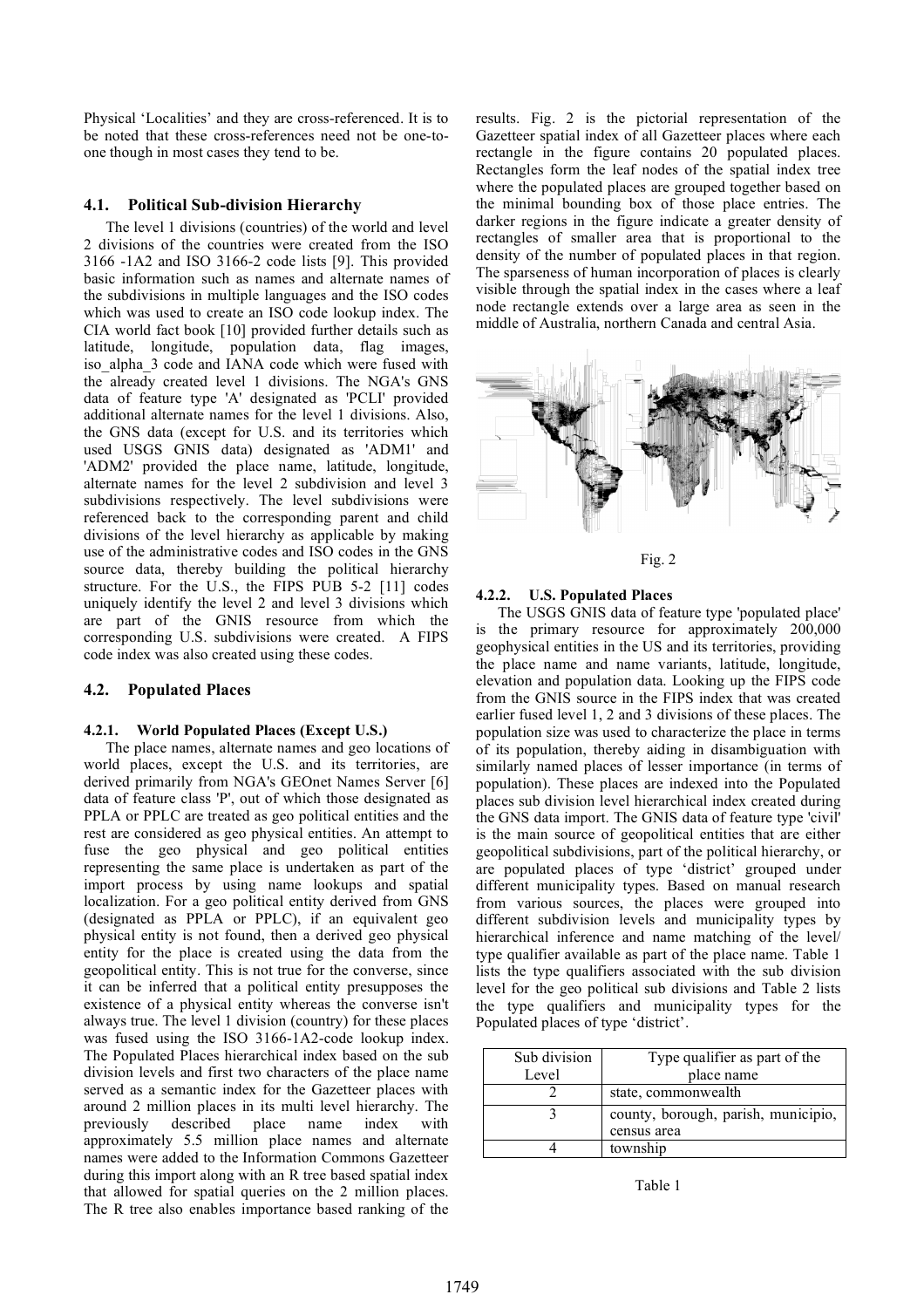| Municipality                 | Type qualifier as part of the                                                                                          |
|------------------------------|------------------------------------------------------------------------------------------------------------------------|
| Type                         | place name                                                                                                             |
| Same as<br>type<br>qualifier | town, grant, city, borough, tract,<br>election precinct, village, colony<br>magisterial district, election<br>district |
| None or No type              | any other type                                                                                                         |

#### Table 2

As an example of hierarchical inference, the type 'borough' appears in both subdivision level (3) and also in municipality type. The disambiguation in this case, makes use of the fact that only in the state of Alaska are level 3 divisions known as 'boroughs' (and also none of Alaska's municipality types are called 'boroughs'). Using this inference, the data is grouped appropriately. Since the level 2 and level 3 divisions were already created as described in section 4.1, for data corresponding to these two levels, the FIPS code from the source is used to lookup the existing unique subdivision from the FIPS index and the source data (name variants, latitude, longitude, elevation, population etc) are fused. In case the lookup failed to return an existing subdivision, a new one is created using the GNIS data and fused with its parent subdivision(s), and the FIPS index is updated. In this way, the new imports add and enrich existing entities without creating duplicate entries thus providing for a truly unique identity space. The level 4 divisions are created from the GNIS data and fused with the existing subdivisions (level 1,2 and 3) from the FIPS index lookup. Also, the 'members' of the level 3 divisions are updated with the corresponding level 4 subdivision children. This builds the political hierarchy structure and associates the newly created subdivisions with their parent. This is also true with any new discovery of the level 2 and level 3 subdivisions. A similar procedure is carried out for the municipalities but they are added to the 'adm regions misc' of the level 3 division only if they have a municipality type. All newly created Populated places are added to the Populated places hierarchical index and the name and spatial indices are updated accordingly.

#### **4.2.3. Political and Physical Place Fusion**

Whenever a new geopolitical entity of type district is created, an attempt is made to fuse it with a corresponding geophysical locality. This is primarily done using name matching and by scoping the search over a specific geopolitical/ geographical region by hierarchical inference from the subdivision level information. For example, when trying to fuse the political entity 'Pittsburgh, City of' with the geophysical 'Pittsburgh', the search is scoped to look for names and alternate names that match 'Pittsburgh' at the level 3 division corresponding to 'Pittsburgh, City of' (as they both have the same level 3 subdivision) in the Populated Places hierarchical index. On a unique match, references are added to either of the entities about the other. In the case of no results on name matching, a new geophysical location is created borrowing the values from the geopolitical entity for latitude, longitude, name and population. For the case of multiple name matches, further disambiguation techniques such as spatial matching, feature type differentiation (e.g., a subdivision and a district) and manual inspection are employed to resolve the tie and a match is chosen appropriately or a new geophysical place created if none of the partial matches seems to be the right fit. In all the above cases, the Populated places hierarchical index, the name index and the spatial index are updated with all the changes and additions of both the newly created geophysical and geopolitical entities. Fig. 3 shows the u-form of 'Pittsburgh, City of' displayed as a list of attribute - value pairs as seen in the Civium Workbench application [6]

| <i><b>Bcivium</b></i><br>Pittsburgh, City of                                                                                                                                                                                                                                                                                                                                                                                                                                                                                                                                                                                                                                                                                                                                                                                                        |
|-----------------------------------------------------------------------------------------------------------------------------------------------------------------------------------------------------------------------------------------------------------------------------------------------------------------------------------------------------------------------------------------------------------------------------------------------------------------------------------------------------------------------------------------------------------------------------------------------------------------------------------------------------------------------------------------------------------------------------------------------------------------------------------------------------------------------------------------------------|
| area: 151.13059<br>area land: 143.963017<br>characteristics: capital-3<br>country: United States<br>creator: [Civium Network, United States Geological Survey, United States Census<br><b>Bureau1</b><br>date: [Tue Oct 05 09:57:35 EDT 2004, Wed Dec 15 17:49:49 EST 2004]<br>description: A city in Allegheny County, Pennsylvania. Named for Sir William<br>Pitt, member of the English cabinet and a great government leader.<br>district_type: municipality<br>elevation: 234.696<br>feature_type: district<br>fips code: 4261000<br>geo_extents: [[40.501368, -80.095278], [40.361368999999996, -79.865723]]<br>geophysical entities: [Pittsburgh]<br>language: [English]<br>latitude: 40.4425<br>level2_division: Pennsylvania<br>level3 division: Allegheny County<br>longitude: -79.97139<br>municipality_type: city<br>population: 334563 |
| <b>Publisher: Civium Network</b><br>Last Updated: December 15, 2004 5:49 PM<br><b>Rights: Public Domain</b><br>Creators: Civium Network, United States Geological Survey                                                                                                                                                                                                                                                                                                                                                                                                                                                                                                                                                                                                                                                                            |

Fig. 3

## **4.3. Fusion of Other Data Sources for World Places**

#### **4.3.1. World Gazetteer Population Data**

Around 80,000 entries from the World Gazetteer [12] website provided current population data, past historical data, and alternate names in multiple languages for populated places around the world. Some of them had location codes (latitude and longitude) and some others also had the subdivision level names along with ISO country codes. The fusion of these data with the Information Commons Gazetteer involved name lookup and spatial matching (when location codes were available). When a unique match was found, the World Gazetteer data were fused with the Commons Gazetteer place. In case of multiple matches, the best match was chosen upon manual inspection of the options after applying spatial and other filtering criteria. When no match was found, such entries were marked for future lookups and matching.

#### **4.3.2. VMAP Boundary Shape Data**

Around 36000 built-up area boundary shapes of world places obtained from NGA VMap0 [13] vector data were treated as the boundaries of the geophysical entities as they are seen from air or space. Here again, both name